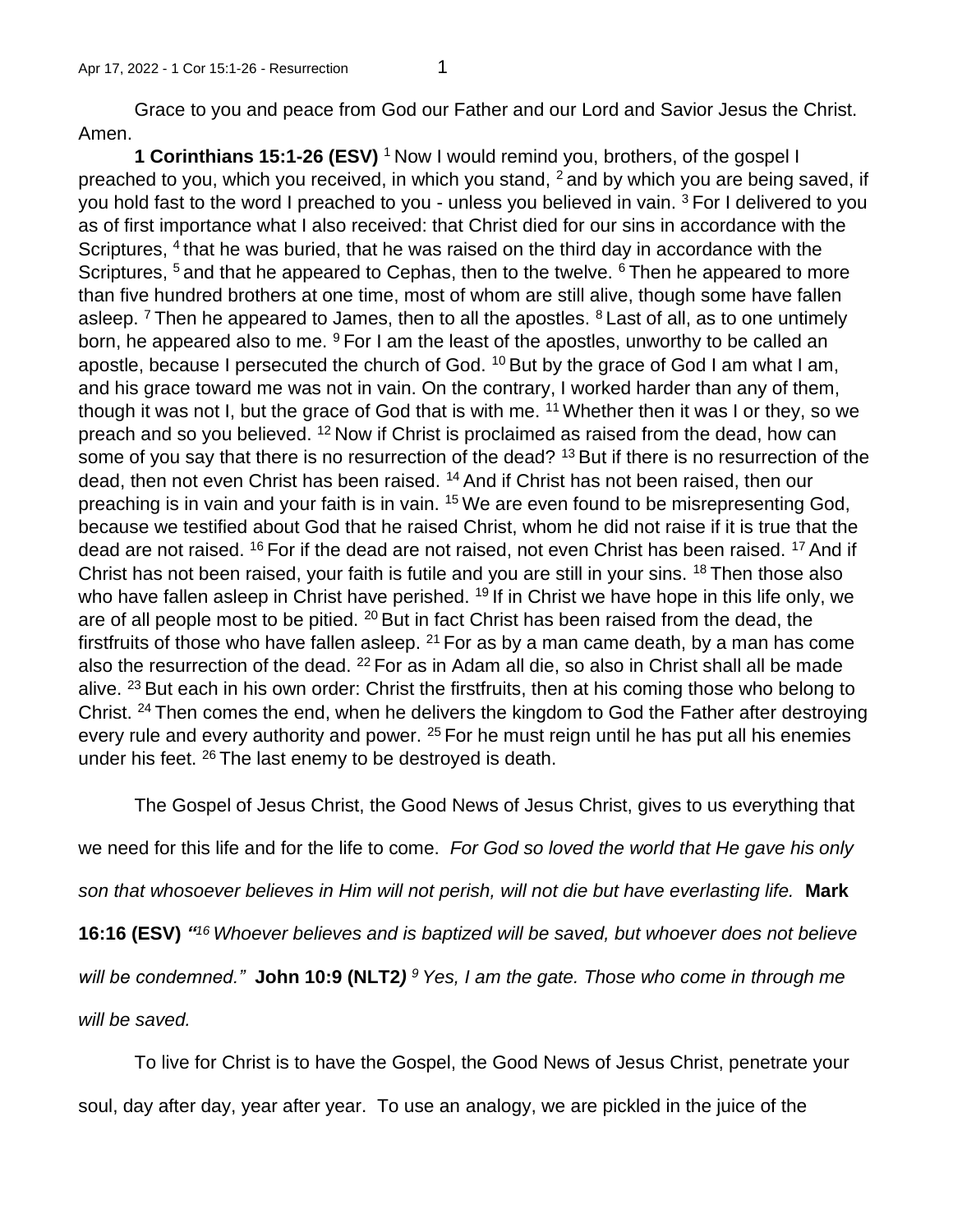Gospel, the truth of the Gospel, layer after layer until the Lord brings you home. To be pickled in the Gospel means you are marinated, preserved, kept, soaked, and ultimately cured. Your outer shell, your rind so to speak, must be softened by God so the Gospel, the Good news of Jesus will do its excellent work in your life ever-changing you layer by layer. When I speak to a person who is holding a painful grudge against another person and they have been holding onto this pain for over 70 years, I know the Gospel has more to penetrate into this person's life so they can be freed and healed. With every layer of being pickled in the Gospel comes not only the forgiveness of sins in your own life, it also causes you to forgive those who have hurt you so. It causes you to forgive those people who have caused you a lifetime of pain. The Gospel forgives and heals. This is why it is important for all of us to preach the Gospel to ourselves daily so we can have the Good News of Jesus lift us up and give us hope for another day. The Gospel of Jesus Christ contains everything you need for this life and brings you into the life to come. For every need you have, the Gospel of Jesus has an answer.

So what exactly is the Gospel? Let's listen to the words of Paul. <sup>1</sup>Now I would remind you, brothers and sisters, of the gospel I preached to you, which you received, in which you stand. First of all, the Gospel comes to us through the preaching, the teaching, and the reading of God's Word. This is why it is so important to be consistent in worship in order to hear God's good news for you in a personal way. When we fail to hear the Gospel, we sink. There is nothing there to hold you up. By hearing the Gospel week after week, one's faith in Christ is strengthed. God has good news for every single area of your life including your problems and struggles. **1. The Gospel is the power of God. That power of the Gospel saves you and sustains you in this life and lifts you up into eternity. 2. The Gospel contains every single spiritual blessing from God that there is.** We live in a day where God is being spurned, rejected, and the Good News of Jesus Christ is being mocked. When the Gospel is not listened to and ignored, the only place for a society to go is into deeper sin, into the pit of unbelief and all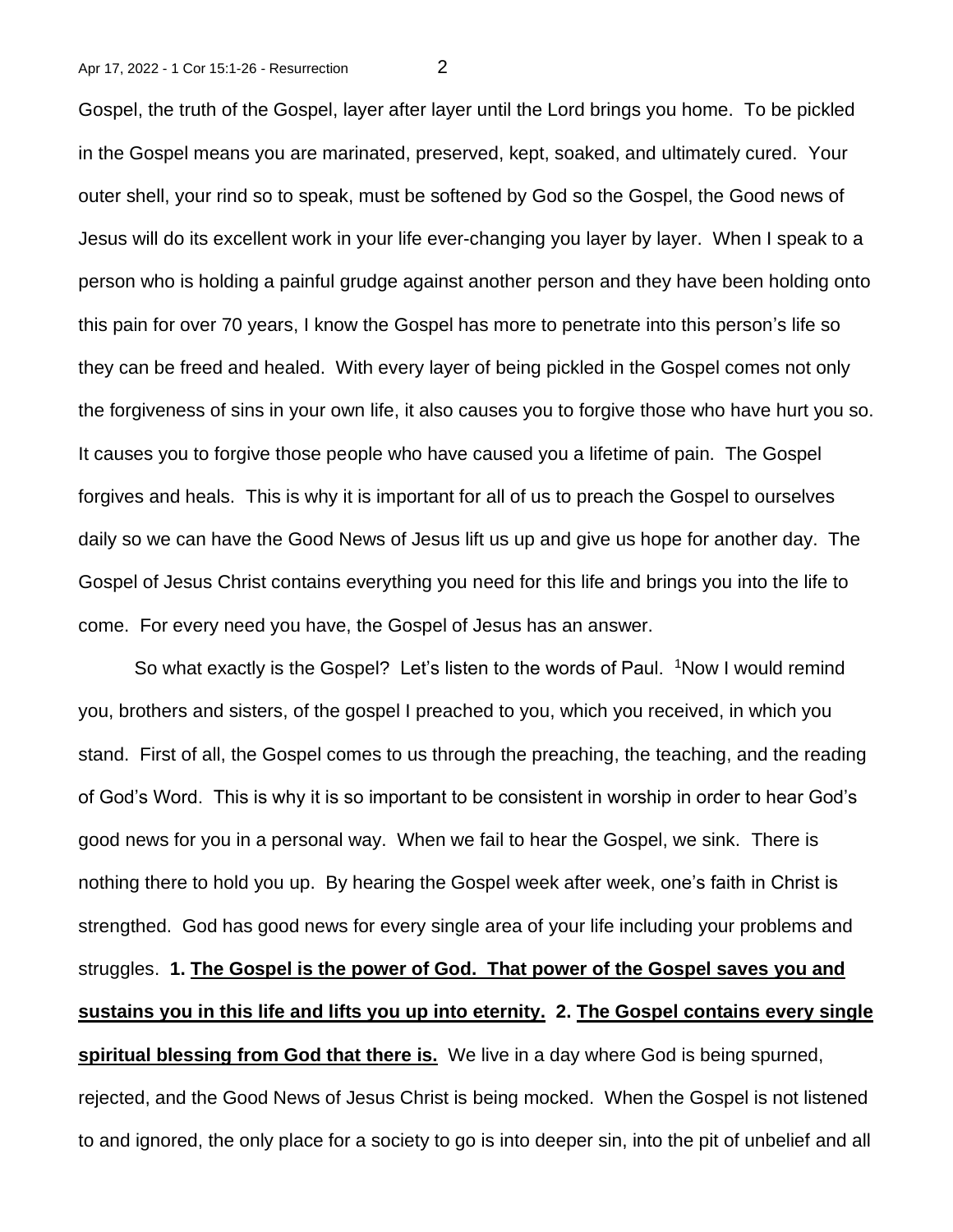the hell that it brings. The Bible says, "You cannot ignore God, you cannot mock God and get away with it. In the Gospel we discover God for who He truly is, and He is most clearly seen in the life of Jesus.

When my father was dying of cancer, at the young age of 74, I saw the Lord God bring out the absolute best in him. His last weeks were the holiest. All his friends stopped by the farm for they knew his days were numbered. Dad had a bright look in his eyes for he knew where he was going. The power of the Gospel made his last days with us his best days. The Gospel works my friends. That is why we want to be soaked in the Gospel early in life so at the end we reap all the benefits of a strong faith in the Lord Jesus Christ. Please do not wait until it is too late to get your heart right with God. Be growing in the power of the Gospel now so when you need that strength the most it will be there for you. **3. The Gospel is the power of God for** 

## **salvation for all who believe.**

Here is a quick summary in words of the Gospel. "*<sup>3</sup>For I delivered to you as of first importance what I also received: that Christ died for our sins in accordance with the Scriptures, <sup>4</sup> that he was buried, that he was raised on the third day in accordance with the Scriptures, <sup>5</sup>and that he appeared to Cephas, then to the twelve. <sup>6</sup>Then he appeared to more than five hundred brothers at one time, most of whom are still alive, though some have fallen asleep. <sup>7</sup>Then he appeared to James, then to all the apostles. <sup>8</sup>Last of all, as to one untimely born, he appeared also to me."* In the confirmation class the students write a statement of faith putting the Gospel into their own words so they can speak verbally the Gospel for the rest of their lives. If your grandchild asks you, "What is the Gospel?" could you give to him or her an answer that might sink into his or her soul and last for eternity. Heaven is only populated by those who received the Gospel of Jesus Christ and believed it. You may be that one person presenting the Gospel and another soul is saved forever. It is important for all believers to be able to explain the Gospel in just a few sentences and in your own words. It is just as important to speak the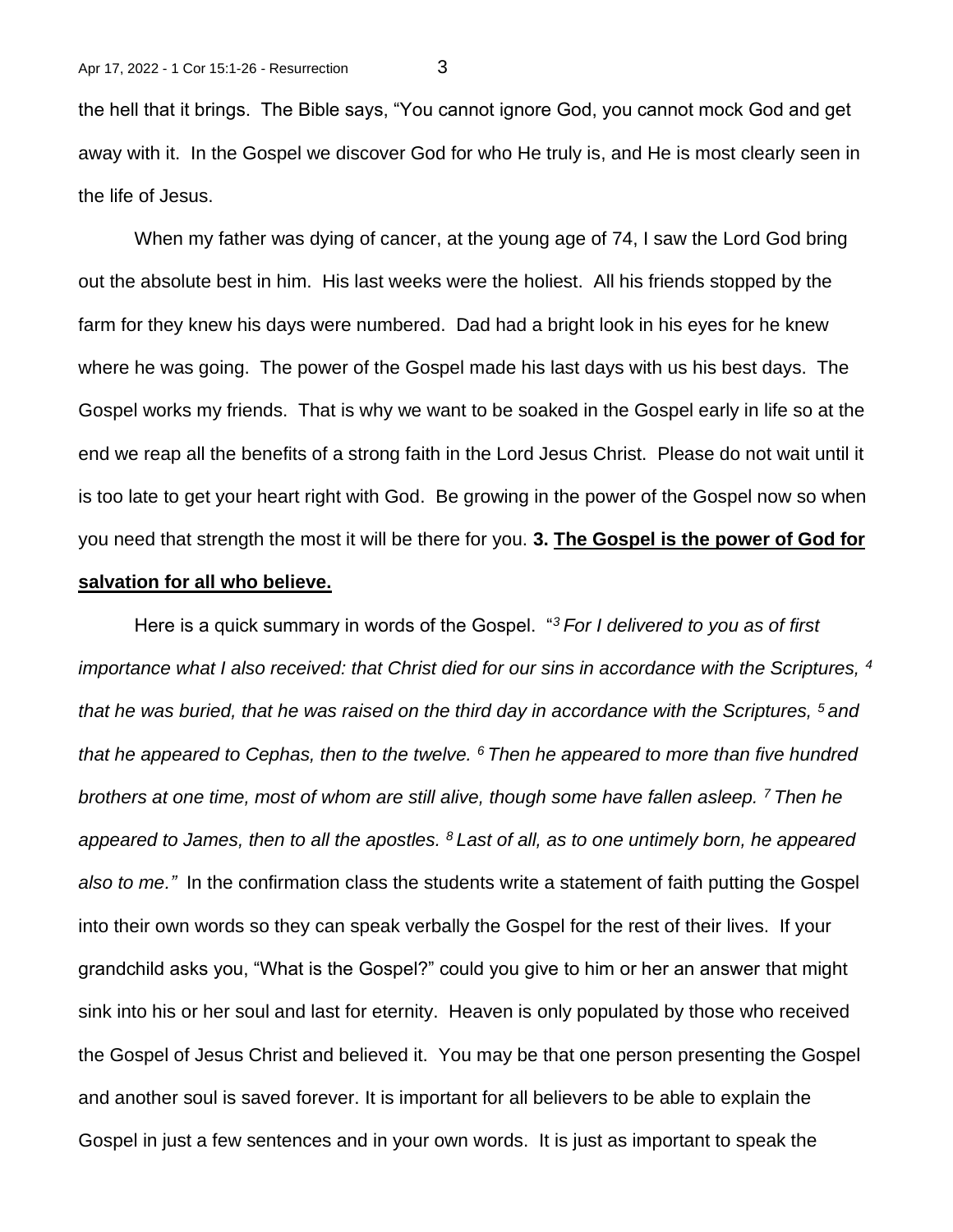Gospel as it is to live the Gospel. **4. When you believe it you want to speak it. Paul says, I believe therefore I speak."** 

Paul preached the Gospel with great power in Corinth. The Greeks in Corinth did not believe in a resurrection, no life after death. Warren Wiersbe writes, "Paul had come to Corinth and preached the message of the Gospel, and their faith had transformed their lives." "An integral part of the Gospel message was the fact of Christ's resurrection." "After all a dead Savior cannot save anybody" (The Bible Exposition Commentary, pg. 617). The good news of Jesus' resurrection from the dead preached by Paul transformed the lives of the hearers. One of the greatest proofs of the Gospel's power is that of transformed lives to this day. We are all not a bunch of duds, empty shells without any fire power. No, the resurrection fire power of the Holy Spirit dwells within every Christian.

" *<sup>12</sup>Now if Christ is proclaimed as raised from the dead, how can some of you say that there is no resurrection of the dead. <sup>13</sup>But if there is no resurrection of the dead, then not even Christ has been raised. <sup>14</sup>And if Christ has not been raised, then our preaching is in vain and your faith is in vain."* Paraphrasing this section of Scripture: If you believe in the resurrection of Jesus Christ from the dead then you believe in the resurrection of all the dead. Christ came as a man, truly human, and experienced all that we experienced, except that He never sinned. If there is no resurrection, then Christ was not raised. If He was not raised, there is no Gospel to preach. If there is no Gospel, then you have believed in vain and you are still in your sins [completely unforgiven]. If there is no resurrection, then believers who have died have no hope. We shall never see them again! The conclusion is obvious. Why be a Christian if we only have suffering in this life and no future glory [of heaven] to anticipate. **5. The resurrection is not just important; it is of first importance because all that we believe hinges on it** (ibid. pg. 618). Friends, all of the apostles except John were killed, murdered, suffered as martyrs for their proclamation of the Gospel. Had Jesus not risen from the dead and visibly seen by them,